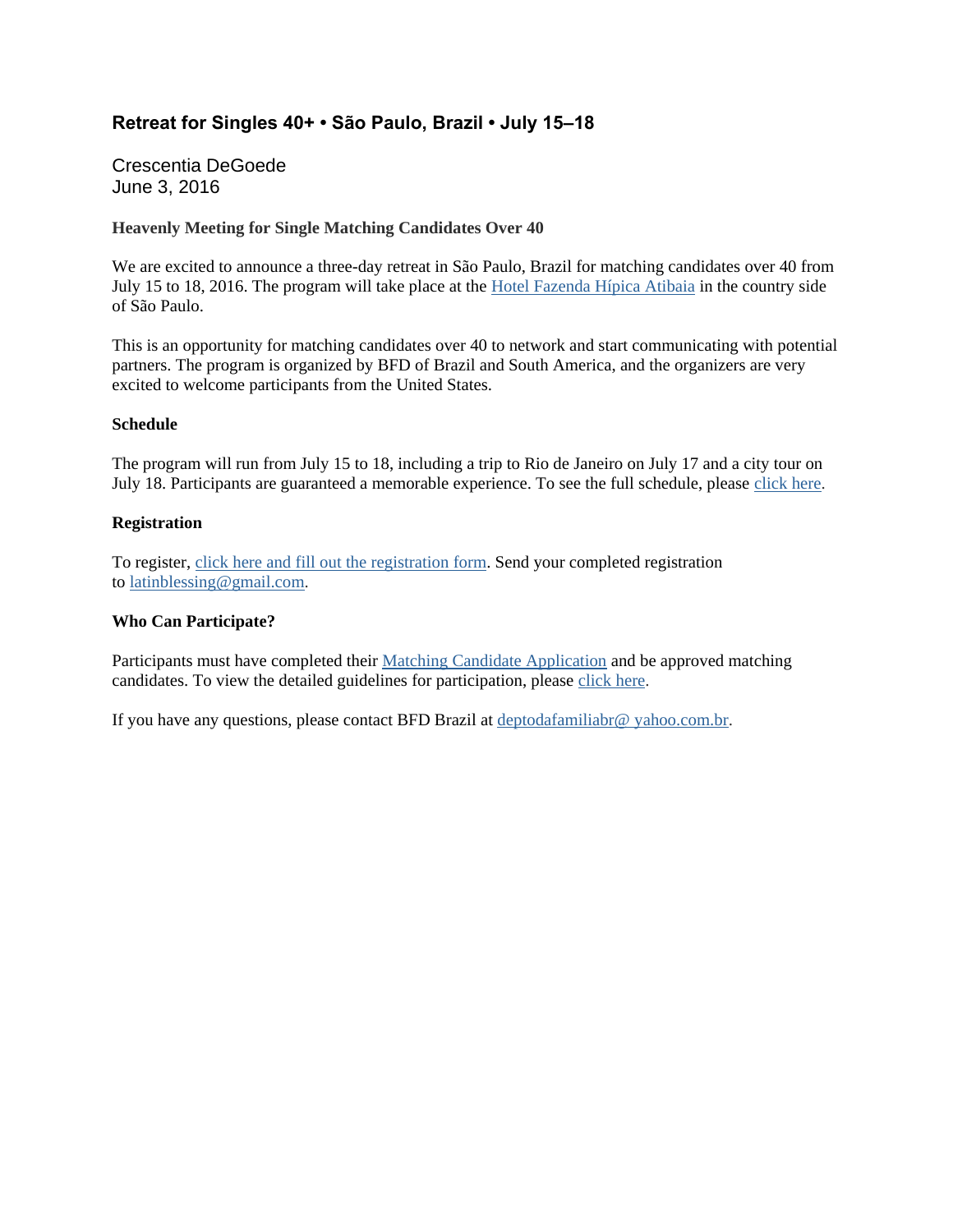### **HEAVENLY MEETING, 40+ SINGLE CANDIDATES**

## **July 15 - 18, 2016**

#### **Hotel Fazenda Hípica Atibaia**

### **São Paulo/Rio de Janeiro, Brasil**

(Tentative Program)

## **July 15 (Friday)**

#### **Arrivals**

- 15:00 Leave Brazil church HQ by bus to the hotel
- 18:00 Hotel check-in
- 19:00 Dinner
- 20:30 Opening Ceremony

**Opening Remarks** 

- Pres. Koichi Sasaki (President, AFUPM, Brasil)
- Introduction of each participant

Some orientations about the entire program of the next day

- Maria Dolor Barbosa das Graças
- 22:00 Sleeping time

# **July 16 (Saturday)**

- 06:00 HDH
	- -Flor Zancan
- 07:30 Breakfast
- 08:30 Free time to enjoy nature, reflect, talk to one another, walk, jog, etc.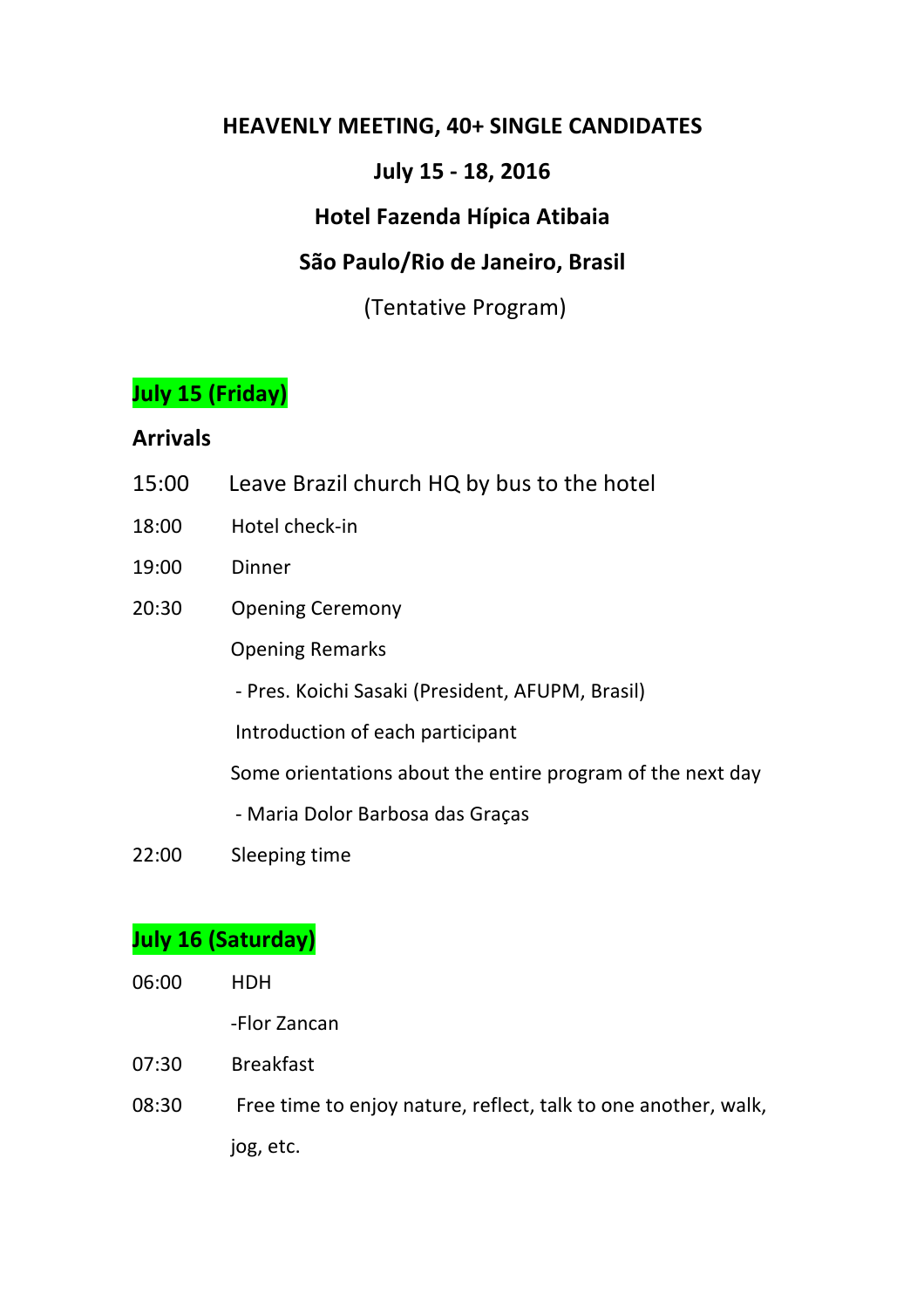| 09:30 | <b>1st Lecture</b>                                               |
|-------|------------------------------------------------------------------|
|       | - Pr. Valcir Zancan (Vice-President, FFWPU, Brazil)              |
| 10:30 | Break, snack time                                                |
| 11:00 | 2nd Lecture                                                      |
|       | - Pr. Valcir Zancan (Vice-President, FFWPU, Brazil)              |
| 12:00 | Lunch time                                                       |
| 13:30 | Free time, enjoy nature, walk, relax, talk to one another, etc.  |
| 14:30 | <b>3rd Lecture</b>                                               |
|       | - Pr. Nivaldo (Vice-President, FFWPU, Brazil)                    |
| 15:30 | Break, snack time                                                |
| 16:00 | Communicate in a rotation basis by pair for 15 minutes, then     |
|       | change pair, then talk for 15 minutes, then another pair, then   |
|       | so forth (introduce oneself, get to know each other better)      |
| 17:00 | 4th Lecture                                                      |
|       | - Pr. Nivaldo (Vice-President, FFWPU, Brazil)                    |
| 18:00 | Free time, enjoy nature, walk, jog, talk to different candidates |
| 19:00 | Break - change clothes                                           |
|       | <b>Brothers: Dark suit</b>                                       |
|       | <b>Sisters: Long gown</b>                                        |
| 19:45 | <b>Dinner</b>                                                    |
| 20:45 | Special Evening: Music and Dance at Salão Orquídea               |
|       |                                                                  |

22:30 Sleeping time

# **July 17 (Sunday)**

06:00 HDH

 -Sra. Genilda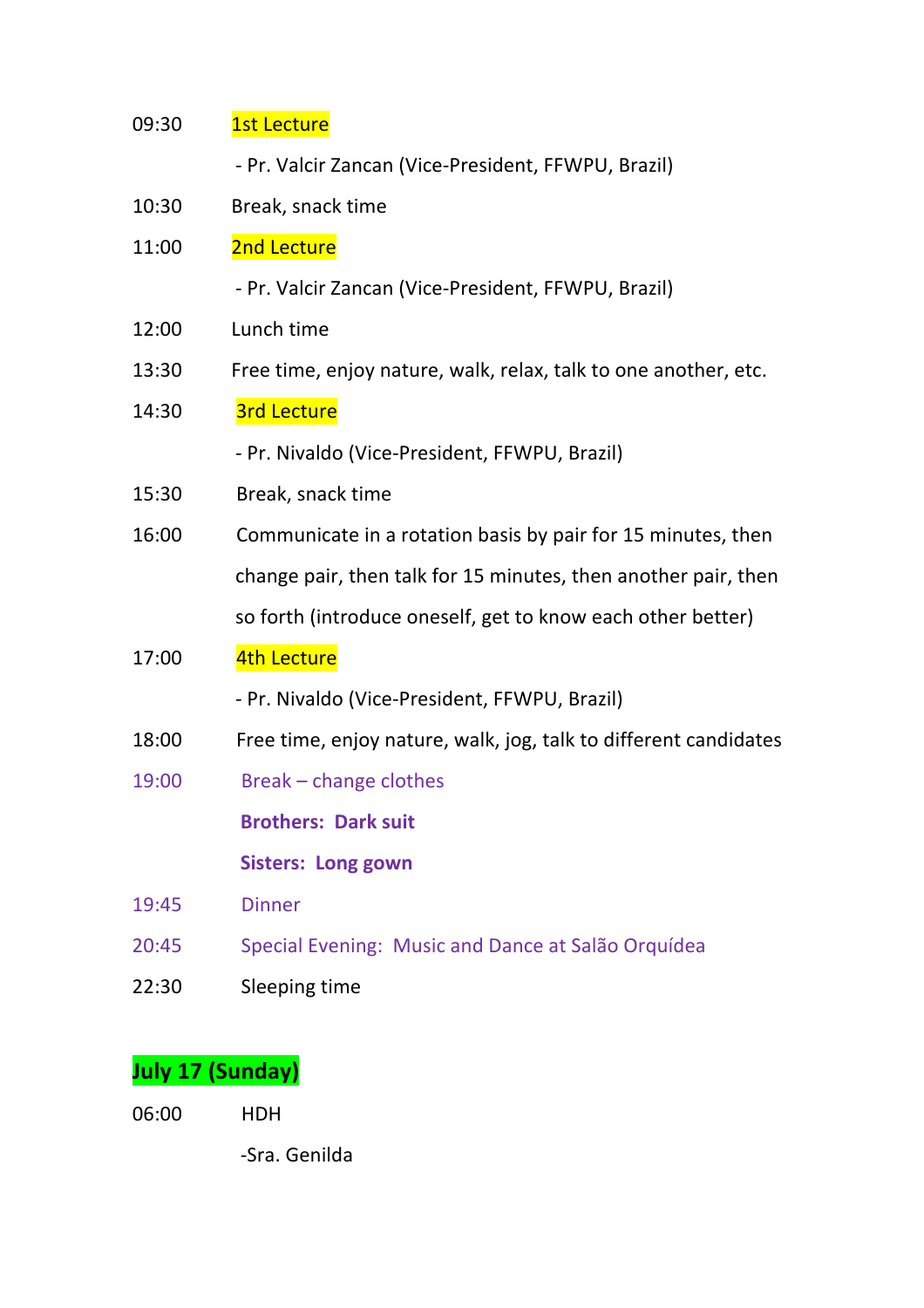| 07:30 | <b>Breakfast</b>                                   |
|-------|----------------------------------------------------|
| 09:00 | Free time, enjoy nature, walk, talk to one another |
| 10:00 | <b>5th Lecture</b>                                 |
|       | - Pres. Koichi Sasaki (President, FFWPU, Brazil)   |
| 11:30 | <b>Testimony</b>                                   |
|       | - Mrs. Cui Yulan (President, WFWP, Brazil)         |
| 12:15 | Lunch                                              |
| 13:30 | Free time, enjoy nature, walk, talk to one another |
| 15:00 | Hotel check-out                                    |
|       | Coffee, snack time                                 |
| 16:00 | Closing Remarks, final photo                       |
| 17:30 | Leave hotel by bus                                 |

Note: For foreign participants, the bus will leave the hotel at 6 pm to go to a delicious barbecue restaurant in São Paulo for dinner, then at 9 pm leaves for the trip to Rio de Janeiro and the next day, July 18, 2016, whole day, city tour at Rio (Christ the Redeemer statue, Sugar Loaf by cable car, lunch at the Barbecue restaurant, walking/hiking in the little forest with side view of the beach, enjoy the different sceneries of the city overlooking the beach, dinner then back to São Paulo.

**July 19 (Tuesday) Bepartures** 

Overall Event Coordinator

Maria Dolor Barbosa das Graças

BFD Director, Brazil & South America

Contact numbers: 55 11 3060-3610 Ext. line: 3633

55 11 98510-3252

Skype ID: dolorbdg, Kakao talk: Maria Dolor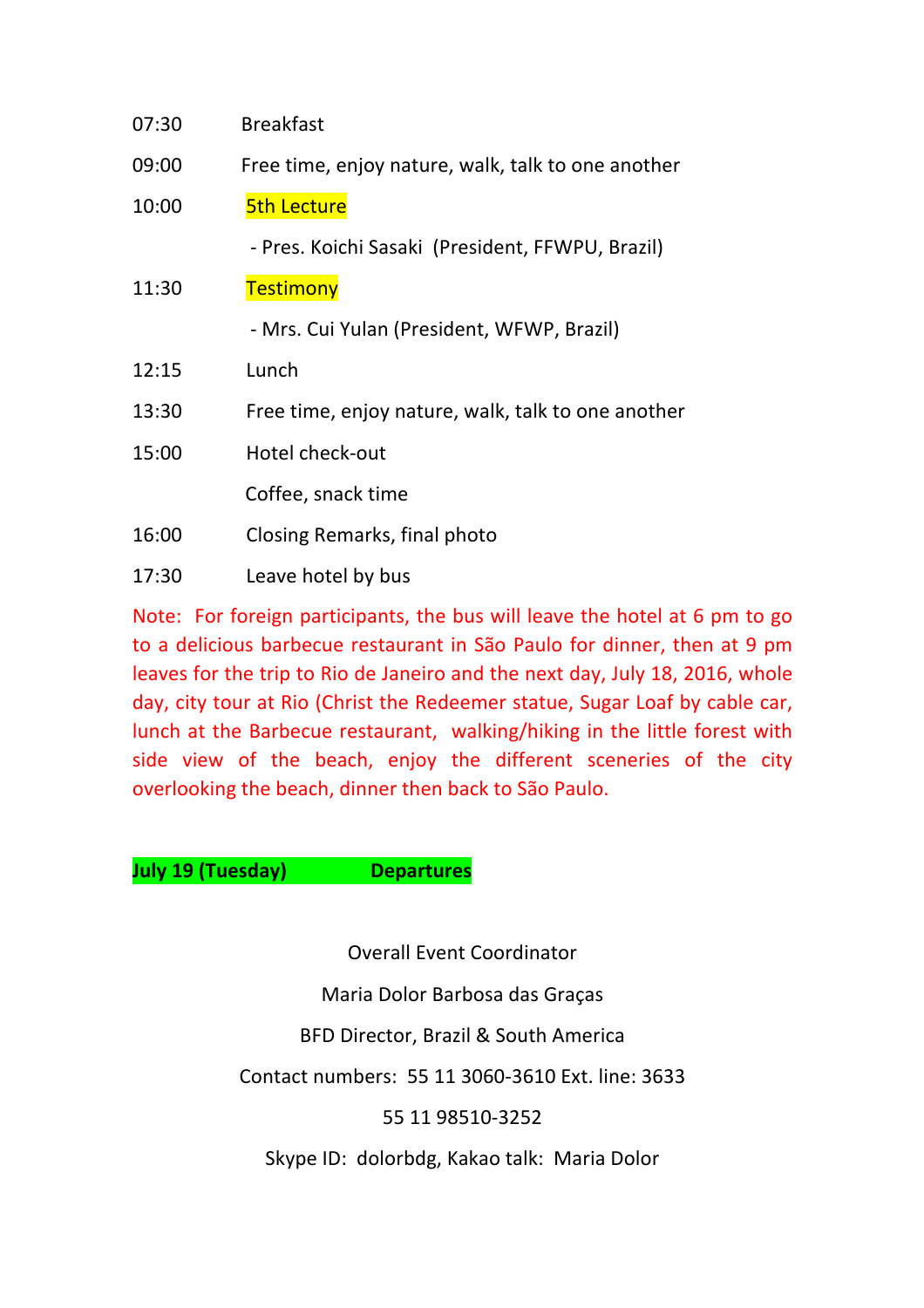## **HEAVENLY MEETING FOR SINGLE CANDIDATES, ABOVE 40**

#### **JULY 15 - 18, 2016**

## **HOTEL FAZENDA HÍPICA ATIBAIA**

## **SÃO PAULO/RIO DE JANEIRO, BRAZIL**

#### **REGISTRATION FORM**

| Work: ______________________________Cellphone: _________________________________ |  |  |  |
|----------------------------------------------------------------------------------|--|--|--|
| Country of origin: _________________________________Nationality ________________ |  |  |  |
|                                                                                  |  |  |  |
| Gender: (male) (female)                                                          |  |  |  |
|                                                                                  |  |  |  |
|                                                                                  |  |  |  |
| Are you single?____________(Yes) _____________(No)                               |  |  |  |
| Have you been married before? _______________ (Yes) ____________ (No)            |  |  |  |
| Have you received the blessing before? __________(yes)__________(No)             |  |  |  |
|                                                                                  |  |  |  |
| Flight no. and departure time from São Paulo: __________________________________ |  |  |  |
| Please write something why you want to participate for this Heavenly Meeting     |  |  |  |
|                                                                                  |  |  |  |
|                                                                                  |  |  |  |

\_\_\_\_\_\_\_\_\_\_\_\_\_\_\_\_\_\_\_\_\_\_\_\_\_\_\_\_\_\_\_\_\_\_\_\_\_\_\_\_\_\_\_\_\_\_\_\_\_\_\_\_\_\_\_\_\_\_\_\_\_\_\_\_\_\_\_\_\_\_\_\_\_\_\_ \_\_\_\_\_\_\_\_\_\_\_\_\_\_\_\_\_\_\_\_\_\_\_\_\_\_\_\_\_\_\_\_\_\_\_\_\_\_\_\_\_\_\_\_\_\_\_\_\_\_\_\_\_\_\_\_\_\_\_\_\_\_\_\_\_\_\_\_\_\_\_\_\_\_\_